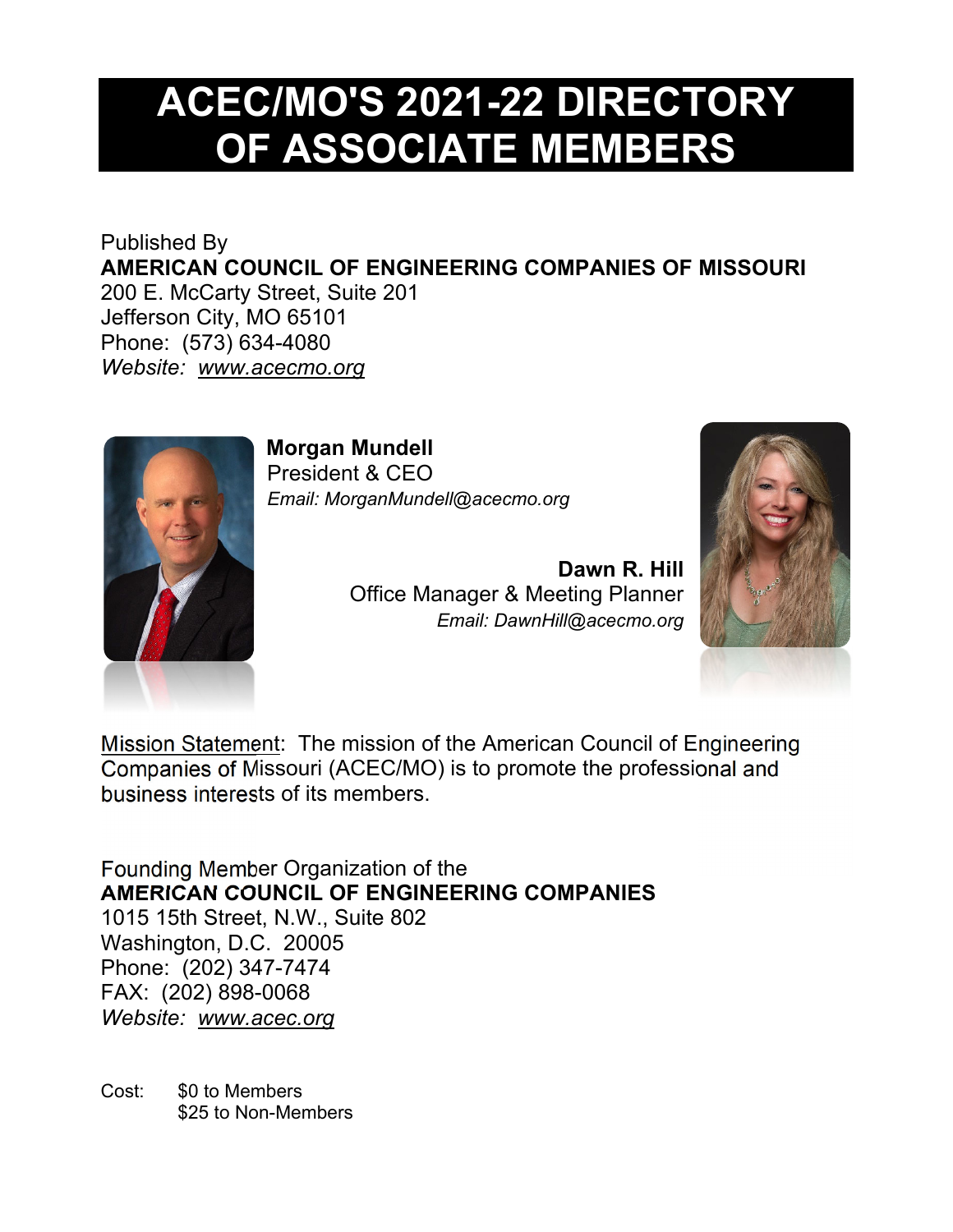#### **ACEC Business Insurance Trust 7 Greyling Insurance Brokerage, a division of EPIC**

3780 Mansell Road, Suite 370 Atlanta, GA 30022 (833) 223-2248 FAX: (866) 550-4082 *Email*: *Jeff.Connelly@greyling.com URL*: *www.acecbit.org*; *www.greyling.com*

Program Manager: Jeff Connelly

Services: Greyling Insurance Brokerage, a division of EPIC (Greyling) is the endorsed broker for the ACEC Business Insurance Trust (BIT). Greyling is a specialty insurance broker and risk consultant dedicated to serving the design and construction industries. Greyling has experienced veterans of the insurance industry, design industry and legal profession which results in taking a multi-focal view of risk to develop risk management and insurance solutions for firms of all sizes. This includes access not only to the ACEC BIT's customized Business Insurance Program that economically fits the needs of most member firms, but also access to the most sophisticated insurance markets in the world for large ACEC member firms with complex risk exposures.

#### **ACEC Life/Health Insurance Trust 15**

2600 Network Boulevard, Suite 230 Frisco, TX 75034

(469) 200-4583 FAX: (469) 212-1372 Toll Free: (844) 259-0325

*Email*: *info@aceclifehealthtrust.com URL*: *www.aceclifehealthtrust.com*

Main Contact: Lana Oxen

Services: The ACEC Life/Health Trust provides healthcare benefit solutions and services to support the business objectives of ACEC member firms and the health and well-being of their employees and families.

## **Anders CPAs + Advisors 240**

800 Market Street, Suite 500 St. Louis, MO 63101 (314) 655-5500 FAX: (314) 655-5501 *Email*: *bkaniecki@anderscpa.com URL*: *www.anderscpa.com*

Main Contact: Brent Kaniecki Services: With 240 partners and staff and revenues of \$43.5 million,

Anders is one of the largest accounting and advisory firms in the Midwest. Anders is #100 on the 2021 Top 100 List by Accounting Today, names one of 2021 America's Best Tax and Accounting Firms by Forbes and will soon appear in a segment on "The World's Greatest" on the ION channel. Anders is a member of LEA Global, the 2nd largest international accounting association.

## **Armanino LLP 327**

1520 S. Fifth Street, Suite 309 St. Charles, MO 63303 (636) 255-3000 *Email*: *Anne.Ritter@armaninoLLP.com URL*: *www.armaninoLLP.com*

Main Contact: Anne Ritter

Services: Armanino – an independent firm associated with Moore Global Network Limited – is a nationally recognized, top 100, fullservice CPA and business advisory firm in Missouri with more than 300 employees. The firm serves its long-term base of family owned, private companies with audit, accounting and tax services as well as a wide variety of business consulting services.

## **Delta Companies Inc. 200**

114 S. Silver Springs Road Cape Girardeau, MO 63703-5063 (573) 334-5261 FAX: (573) 986-9511 *Email*: *drosenbarger@deltacos.com URL*: *www.deltacos.com* Other Offices In: 2 States

Main Contact: Donald Rosenbarger

Services: Delta Companies Inc. is a site development and highway contractor specializing in asphalt paving and road construction materials. It operates throughout southeast Missouri, northeast Arkansas, and southern Illinois.

**Hinkle Law Firm, LLC 115**  8711 Penrose Lane, Suite 400 Lenexa, KS 66219-8197 (913) 549-1105 FAX: (913) 345-4832 *Email*: *mmcfarland@hinklaw.com URL*: *www.hinklaw.com* Main Contact: Mark E. McFarland Services: Law firm representing engineers and other design professionals on a wide array of legal challenges arising before, during and after project completion.

#### **Holmes Murphy & Associates 74 / 1,000**

1828 Walnut Street, Suite 701 Kansas City, MO 64108 (816) 857-7800 FAX: (866) 574-6282 *Email*: *nmaletta@holmesmurphy.com URL*: *www.holmesmurphy.com* Other Offices In: 16 States Main Contact: Nick Maletta Services: Independent insurance broker providing professional liability, property and casualty, workers' compensation and other business liability protection to meet your needs. Our services include helping A/E's manage their risk and control their losses through education and contract review.

## **Lockton Companies, Inc. 1,000**

444 W. 47th Street, Suite 900 Kansas City, MO 64112-1906 (816) 960-9000 FAX: (816) 960-9099 *Email*: *sfillmore@lockton.com URL*: *www.lockton.com* Other Offices In: 21 States Main Contact: Scott Fillmore

Services: Lockton Companies is a leading provider of insurance, surety bond, risk management and employee benefit services to the engineering and architectural professions. Lockton's Design and Construction Practice develops practice program and project specific solutions for firms performing on projects in over sixty countries. Lockton provides experienced contract and practice management support and programs.

## **Missouri Asphalt Pavement Association 4**

1221 Jefferson Street Jefferson City, MO 65109 (573) 635-6071 FAX: (573) 635-6134 *Email*: *brandon@moasphalt.org*

Services: MAPA works to ensure our members are committed to the quality of construction and work with the Missouri Highway and Transportation Department, counties, cities, towns, and developers to aid in developing and maintaining quality specifications. We accomplish this by providing technical support and hosting educational seminars regarding the asphalt industry.

# **RubinBrown, LLP 700**

One North Brentwood Boulevard Clayton, MO 63105 (314) 290-3300 FAX: (314) 290-3400 *Email*: *info@rubinbrown.com URL*: *www.rubinbrown.com*

*URL*: *www.moasphalt.org*

Main Contact: Brandon Atchison